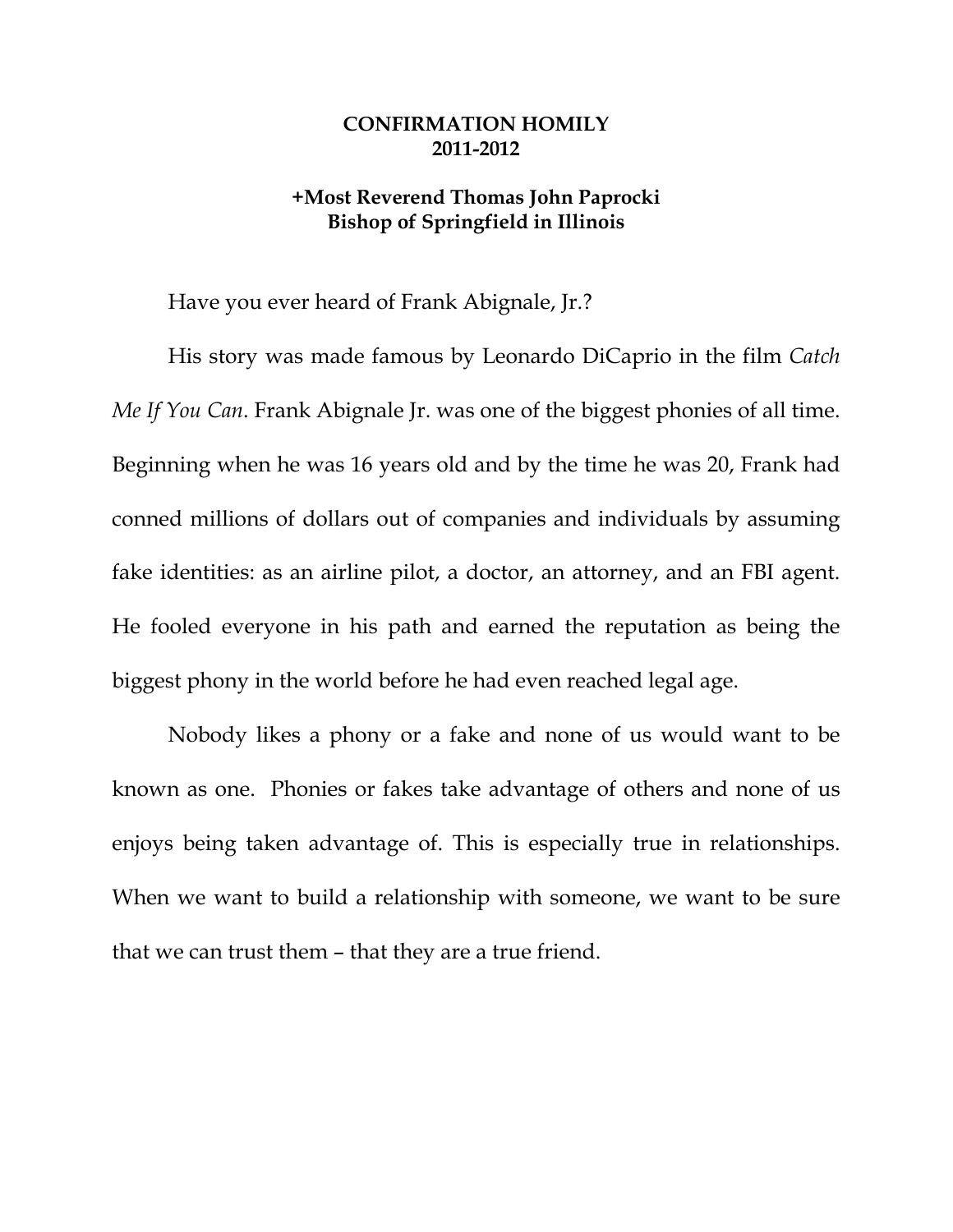There's a song by a group called Linkin Park that captures this need that we all have to find love that is real and not phony. It's called "Somewhere I Belong," expressing the desire to find someplace out there where love is real, not fake or phony.

## **Somewhere I Belong – Linkin Park**

*I wanna heal, I wanna feel, what I thought was never real I wanna let go of the pain I've felt so long. I wanna heal, I wanna feel, like I'm close to something real. I wanna find something I've wanted all along Somewhere I belong.*

We all hope and pray that we will find friends and especially spouses who are the real thing. We call people like that *authentic*. Well, today, we are celebrating the fact that you have responded to the invitation to enter into a relationship with the most authentic person in human history: Jesus Christ. Jesus is authentic. In the Creed, we say that he is "God from God, light from light, true God from true God." We also say that he was incarnate of the Virgin Mary and became man" and that he "suffered death" – "was crucified, died, and was buried." He is the real thing. He is authentic. And his love is authentic. How do we know? Because he gave his life for us.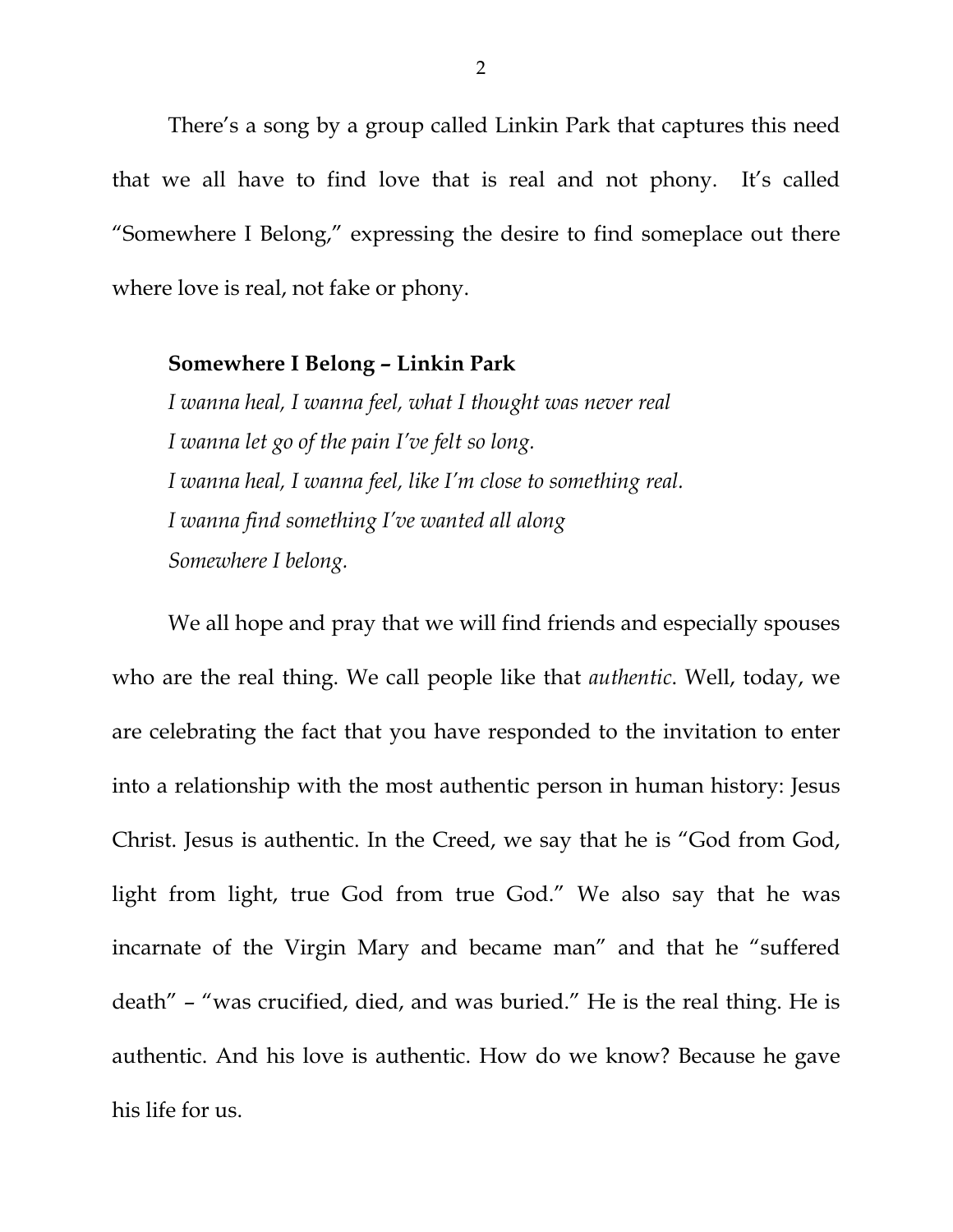Real love is unselfish and wants nothing in return. That's the kind of love that God offers to us. God's love is selfless and unconditional…he wants only to give to us.

That's what it means to be holy. God is holy because his love is authentic. And he invites you to be holy as well. Sometimes, when we hear the word holy, we think that it means that we have to be perfect. That's not true. God is not calling us to be perfect but to be authentic. That means that we are called to love as God loves…unselfishly. I didn't come here today to confirm you because you're perfect. I'm here today to confirm that you are authentic followers of Jesus. Your pastor, your catechists, and your director of religious education have assured me that you are authentic. The oil that I will anoint you with is like a sealant symbolizing that you've chosen to live in such a way that will not allow phoniness to seep through the cracks and take hold of you. It will seal you as an authentic follower of Jesus. It will seal in your holiness.

Being an authentic follower of Jesus nowadays is not easy because so much of our world is not authentic. It's easier to be phony or fake. Knowing this, our Holy Father, Pope Benedict XVI, recently shared some advice for how to be holy – how to be an authentic follower of Jesus. In fact, he said, we can find holiness through 3 simple steps:

3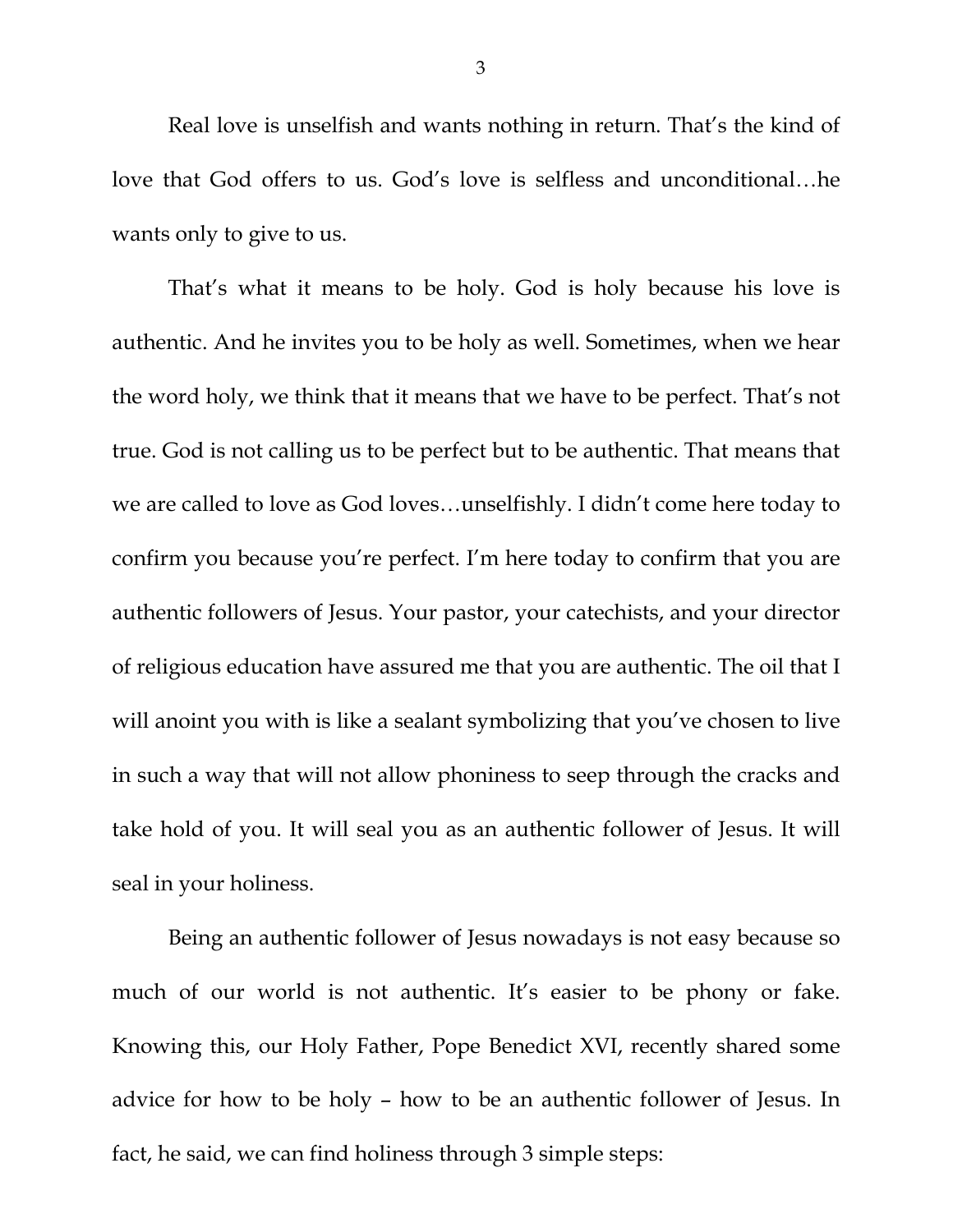- 1. going to Mass on Sunday.
- 2. beginning and ending the day in contact with God.
- 3. making decisions according to the Ten Commandments.

Let's take a look at these 3 steps to see how they can help us to be holy – to be authentic followers of Jesus.

First, going to Mass on Sunday. Simply going to church every Sunday will not make us holy. There's no magic involved. In fact, spending more time in church will not make you holy any more than spending time in a garage will make you a car. Going to Mass is a key to holiness only if you pop the hood and allow Jesus to get inside of you and fix what is broken. And the fact is, all of us are broken. That's why we start the Mass by admitting that we have greatly sinned, in our thoughts and in our words, in what we have done and in what we have failed to do. Admitting our brokenness is a sign of being authentic and that's the first step to holiness, opening ourselves up to receiving Jesus in the Eucharist so that we can become more like him

Second, beginning and ending our day in contact with God. St. Paul taught us to pray always. That doesn't mean that we should always be saying prayers. To pray always means to be in contact with God at all times…simply aware of his presence and from time to time throughout the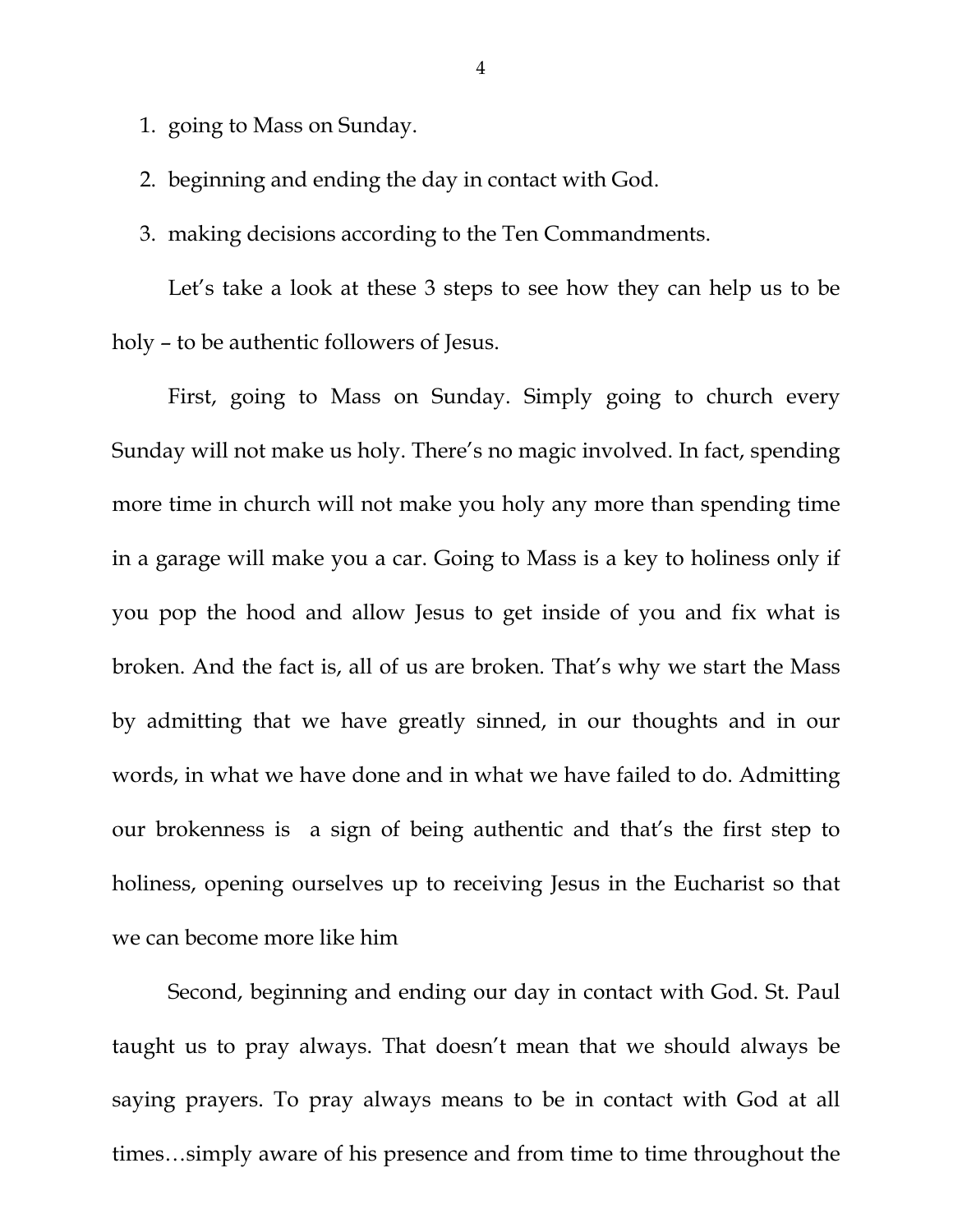day, conversing with him. The best way to do that is to begin your day by responding to God's tap on the shoulder. God begins each day in contact with us…it's up to us to open ourselves up to that contact. When we do that, we find ourselves more aware of his presence throughout the day. And when we end our day, making contact with God nicely wraps the ribbon around an entire day of praying always…of authentically following Jesus by walking with him instead of telling him to wait in the car while we go about our business.

Third, making decisions according to the Ten Commandments. Nowadays, rules get a bad rap. People don't like to be told what to do. What we forget is that every relationship has rules. If we want to authentically show our love for someone, we respect the rules they ask of us. If a friend's name is Tim and he asks you not to call him Timmy, he's just asked created a rule for your relationship. If you want to protect that relationship, you'll abide by the rule. If you want to aggravate him or even hurt him, you'll break the rule and call him Timmy despite his wishes. That's a simple example, but the same holds true of all the commandments. God gives us the commandments as a way of showing authentic love for him (the first 3 commandments) and for others (the last 7 commandments). Making decisions based on the 10 commandments is a powerful way of

5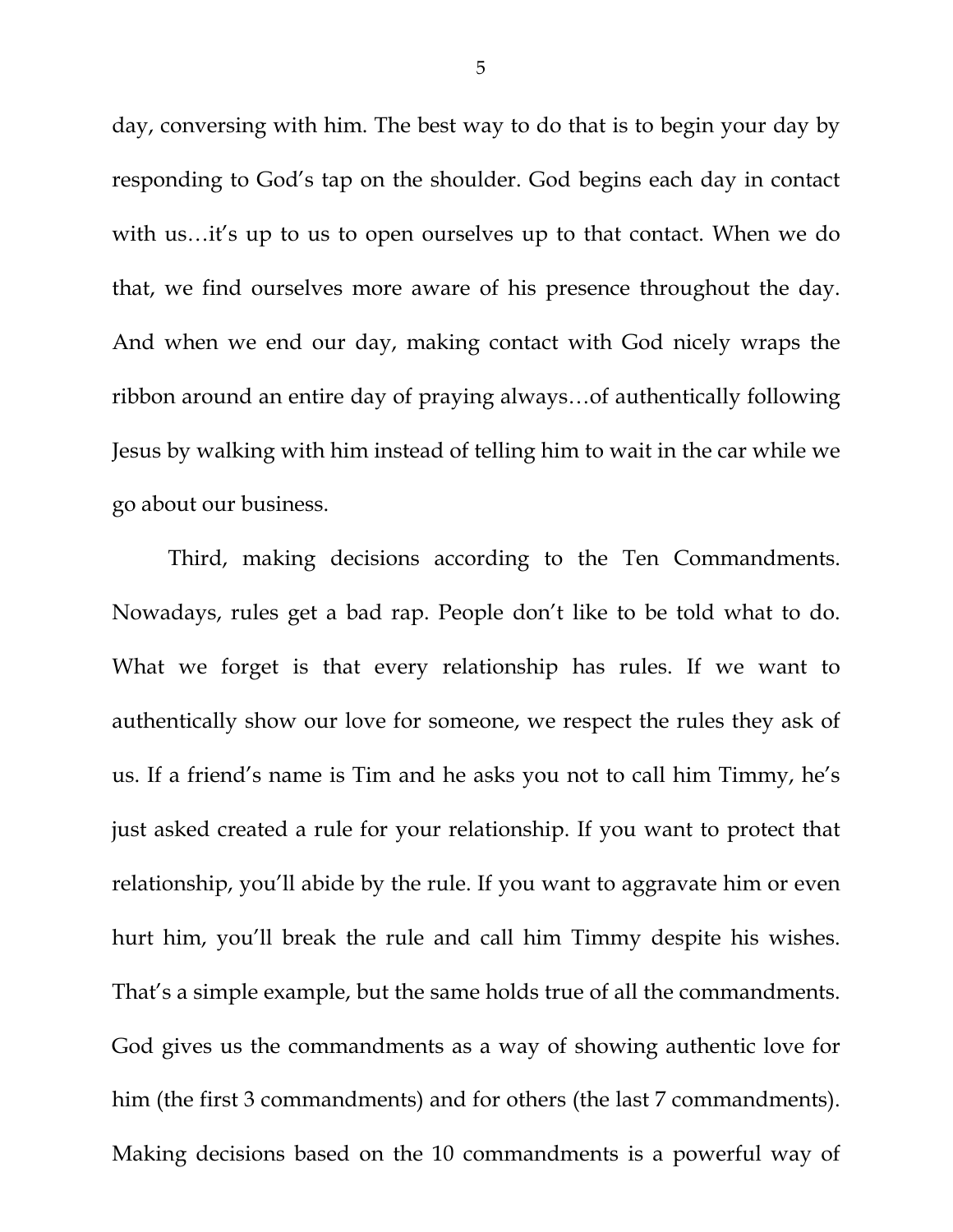showing authentic love – love that is selfless and interested in the good of others.

So, in a few moments, I'm going to invite you to stand and I'll be asking you questions about what you truly believe. In essence, I'll be asking you to promise not to be a phony but to be holy – to be authentic. Each time you respond, I DO to my questions, it's your way of saying, "Yes, I want to be holy…I want to be an authentic follower of Jesus."

Then, together with your pastor and the other priests present, I'm going to raise my hands over you and pray that the Holy Spirit will fill you with the gifts you need to be holy. You can tell who authentic followers of Jesus are because you can see the Holy Spirit's gifts working in them: wisdom, understanding, reverence, knowledge, fear of the Lord, courage, and counsel. As we pray that prayer, you'll bow your heads, because authentic people are humble, not haughty.

Finally, you will be coming forward as your way of saying that you believe Jesus is the real thing and that you want to live as his authentic follower. I will anoint you with sacred chrism saying, "Be sealed with the gift of the Holy Spirit" – an action that truly seals you from the phoniness that Satan plans to tempt you with throughout life. You'll respond AMEN as your way of saying, "Yes, I want the real thing – JESUS – not that phony